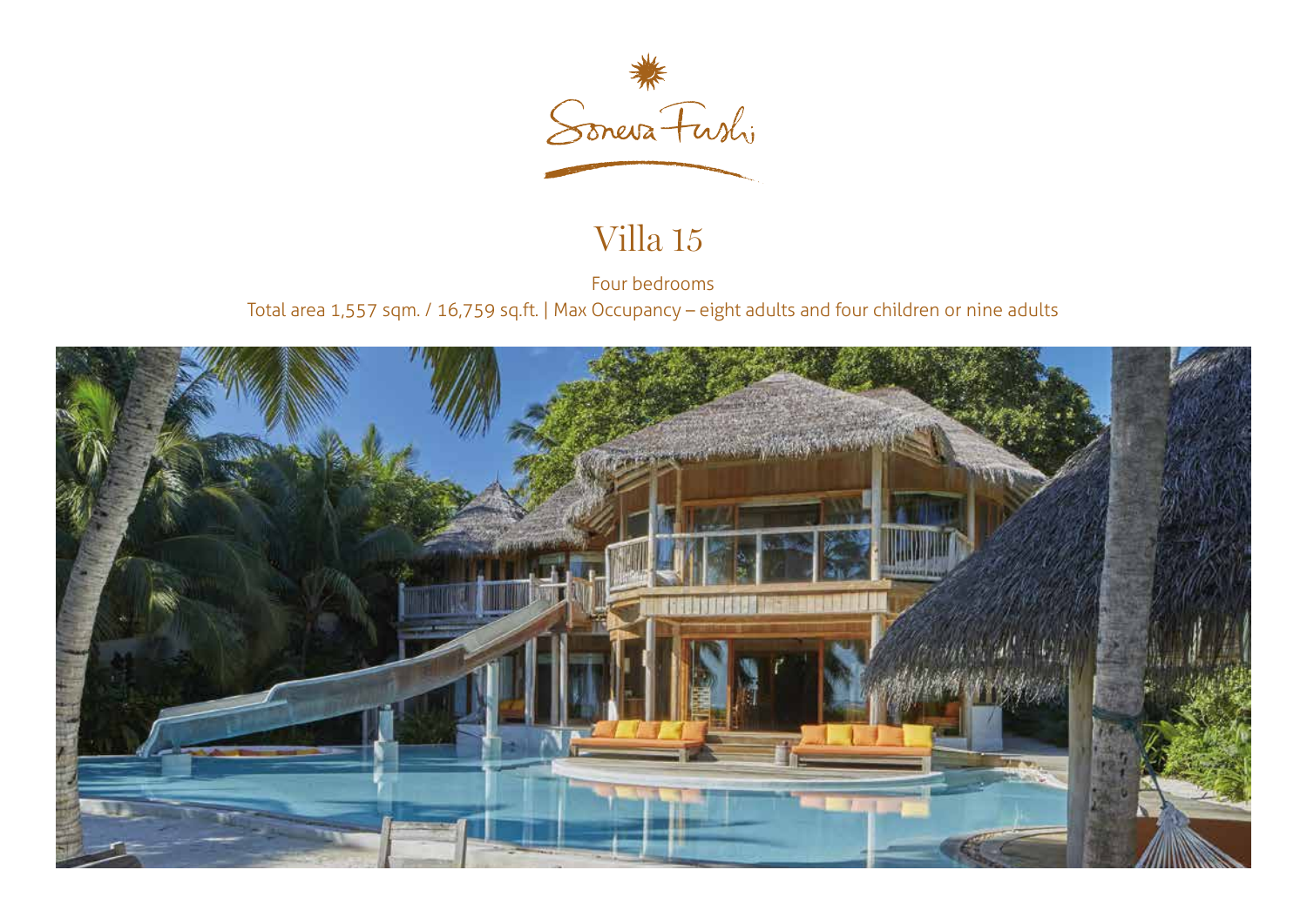

A spacious villa that hugs a statuesque jungle tree in the hallway. This plush residence with decadent space encapsulates everything you could dream of, with four sumptuous bedrooms, a study, a den for the children, and even a room for their nanny. Outside there are plenty of options for lounging and dining – the huge swimming pool has a sunken dining table and water slide. For quieter bathing moments, you'll find an iconic Soneva outdoor bathroom for moments of peace.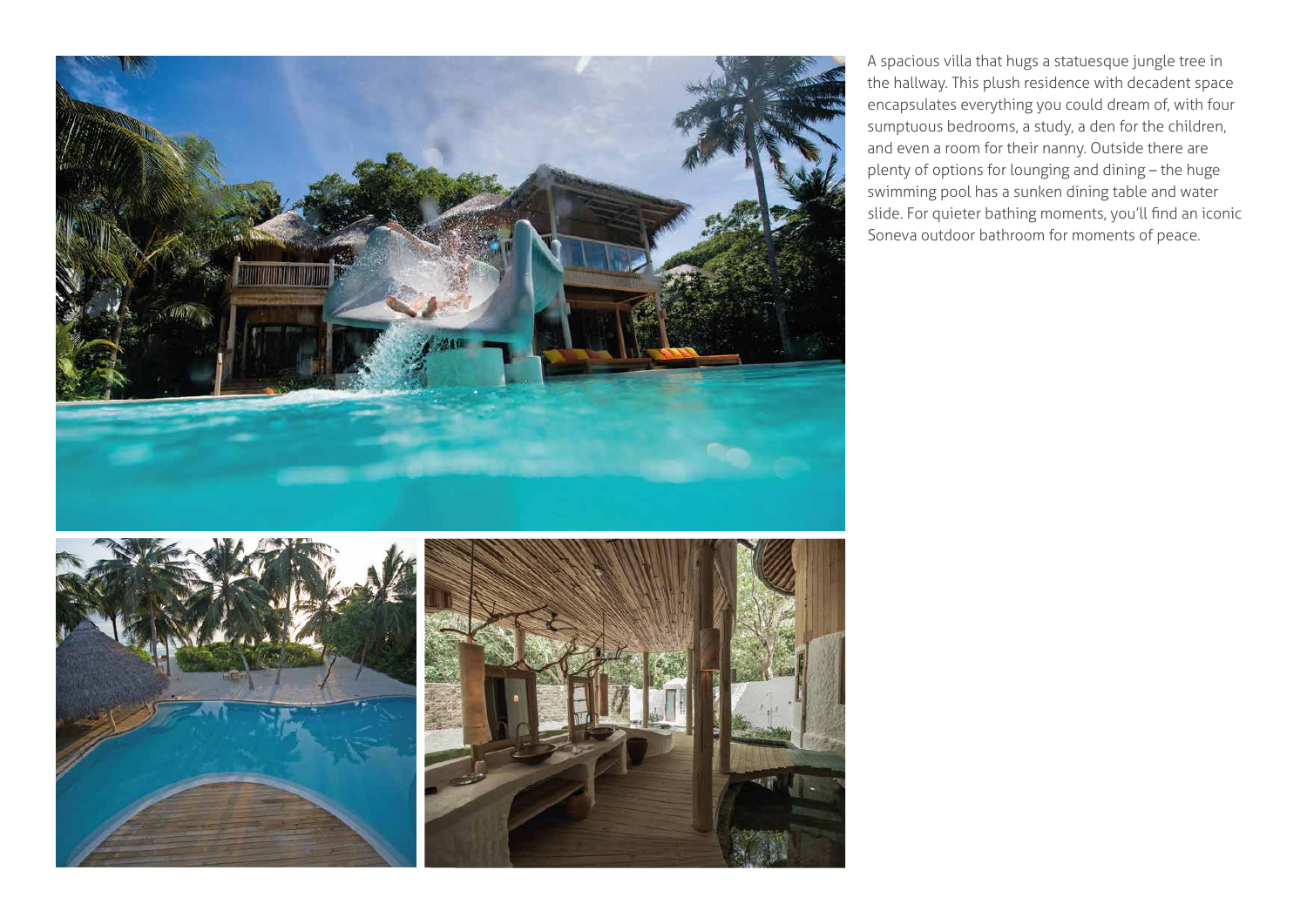

## **All the luxurious details**

- Two Open-air garden bathrooms with bathtub, shower and a double sink unit with large hanging mirror
- Master bedroom with en suite toilet, private study area, balcony and additional daybed
- Detached to the master bedroom, a master bathroom with outdoor shower, dressing room and storage area
- Guest bedroom with en suite bathroom and outdoor shower, private study room and dressing room
- Second guest room with en suite bathroom and dressing room on the first floor
- Child's bedroom with en suite bathroom and dressing room
- Spacious living room and dining room
- Small games room
- Air conditioned bar and kitchen
- Steam room
- Private gym
- Private pool with open sunken dining, covered sala and water slide
- DVD player and Bose Hi-fi system with docking • station for personal iPods
- Bicycles are provided for all villas
- Wi-Fi connection is provided in villa on request
- Barefoot Butler service for all villas
- IDD telephones

For reservations please contact: T: +91 124 4511000 E: reservations@soneva.com soneva.com